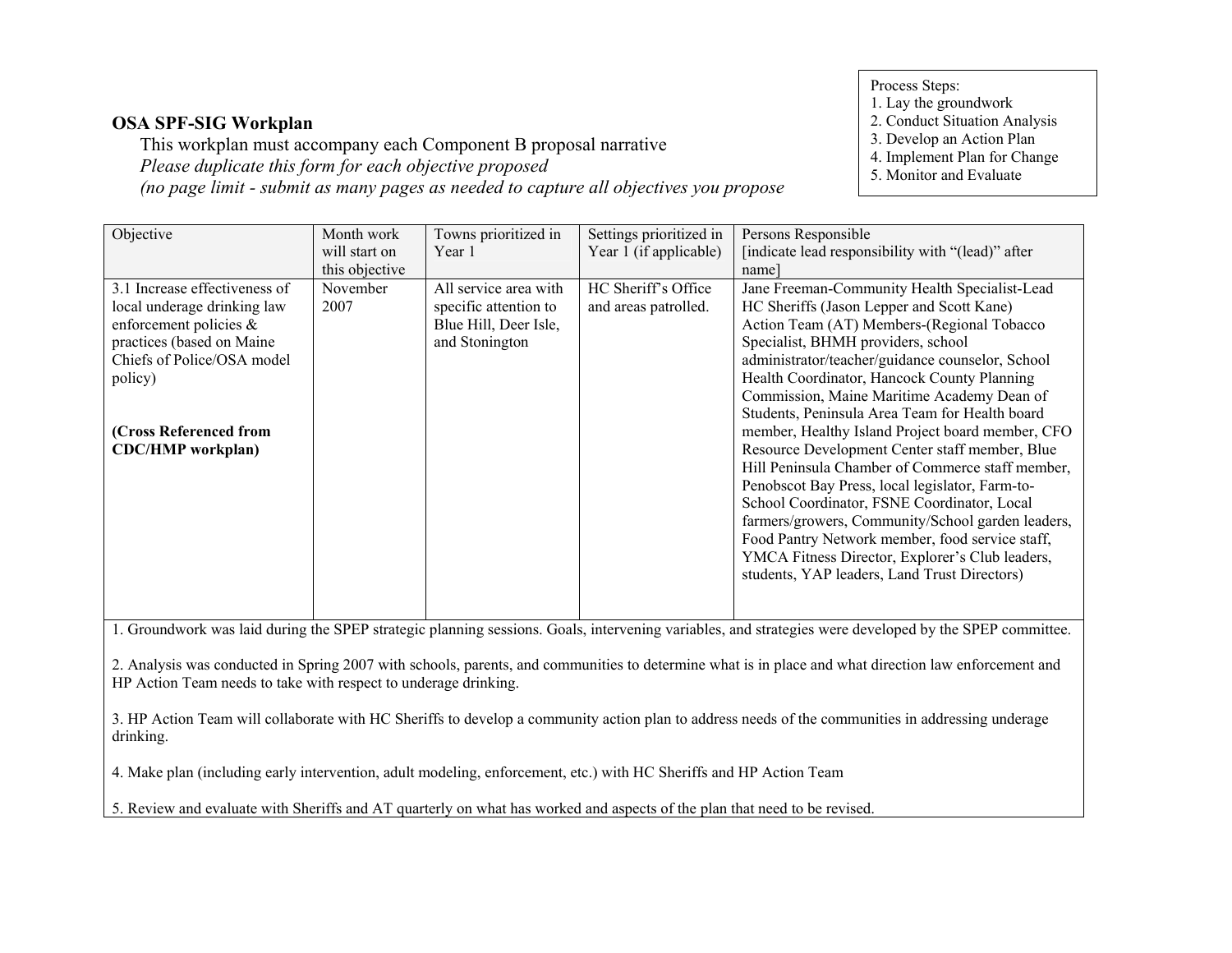This workplan must accompany each Component B proposal narrativePlease duplicate this form for each objective proposed(no page limit - submit as many pages as needed to capture all objectives you propose Process Steps:

- 
- 1. Lay the groundwork 2. Conduct Situation Analysis
- 3. Develop an Action Plan
- 4. Implement Plan for Change
- 5. Monitor and Evaluate

| Objective                                                                                                                                        | Month work     | Towns prioritized in | Settings prioritized in | Persons Responsible                               |  |
|--------------------------------------------------------------------------------------------------------------------------------------------------|----------------|----------------------|-------------------------|---------------------------------------------------|--|
|                                                                                                                                                  | will start on  | Year 1               | Year 1 (if applicable)  | [indicate lead responsibility with "(lead)" after |  |
|                                                                                                                                                  | this objective |                      |                         | name]                                             |  |
| 3.2 Increase use of                                                                                                                              | October 2007   | Isle au Haut         | Schools and             | Jane Freeman-Community Health Specialist-Lead     |  |
| recommended parental                                                                                                                             |                | Blue Hill            | Communities             | <b>GSA Parent Association</b>                     |  |
| monitoring practices for                                                                                                                         |                | Brooksville          |                         | Weekly Packet                                     |  |
| underage drinking                                                                                                                                |                | Castine              |                         | Action Team (AT) Members-(Hancock County          |  |
|                                                                                                                                                  |                | Penobscot Bay Press  |                         | Sheriffs, Regional Tobacco Specialist, BHMH       |  |
|                                                                                                                                                  |                | Deer Isle-Stonington |                         | providers, school administrator/teacher/guidance  |  |
|                                                                                                                                                  |                | Surry                |                         | counselor, School Health Coordinator, Hancock     |  |
| (Cross Referenced from                                                                                                                           |                |                      |                         | County Planning Commission, Maine Maritime        |  |
| <b>CDC/HMP</b> workplan)                                                                                                                         |                |                      |                         | Academy Dean of Students, Peninsula Area Team     |  |
|                                                                                                                                                  |                |                      |                         | for Health board member, Healthy Island Project   |  |
|                                                                                                                                                  |                |                      |                         | board member, CFO Resource Development Center     |  |
|                                                                                                                                                  |                |                      |                         | staff member, Blue Hill Peninsula Chamber of      |  |
|                                                                                                                                                  |                |                      |                         | Commerce staff member, Penobscot Bay Press, local |  |
|                                                                                                                                                  |                |                      |                         |                                                   |  |
|                                                                                                                                                  |                |                      |                         | legislator, Farm-to-School Coordinator, FSNE      |  |
|                                                                                                                                                  |                |                      |                         | Coordinator, Local farmers/growers,               |  |
|                                                                                                                                                  |                |                      |                         | Community/School garden leaders, Food Pantry      |  |
|                                                                                                                                                  |                |                      |                         | Network member, food service staff, YMCA Fitness  |  |
|                                                                                                                                                  |                |                      |                         | Director, Explorer's Club leaders, students, YAP  |  |
|                                                                                                                                                  |                |                      |                         | leaders, Land Trust Directors)                    |  |
|                                                                                                                                                  |                |                      |                         | OSA-Resource                                      |  |
|                                                                                                                                                  |                |                      |                         |                                                   |  |
| 1-3. This objective has been identified in our SPEP plan as a primary need for all of HC. A strategic plan with Healthy Hancock partners will be |                |                      |                         |                                                   |  |
| completed for the county in August 2007, Sheriffs, and school personnel to address this objective.                                               |                |                      |                         |                                                   |  |
|                                                                                                                                                  |                |                      |                         |                                                   |  |
| 4-5. The AT will implement the plan by meeting with key stakeholders in the identified communities to implement, monitor, and evaluate the plan. |                |                      |                         |                                                   |  |
| *There will also be ongoing community collaboration between HC SPEP partners at bi-monthly meetings.                                             |                |                      |                         |                                                   |  |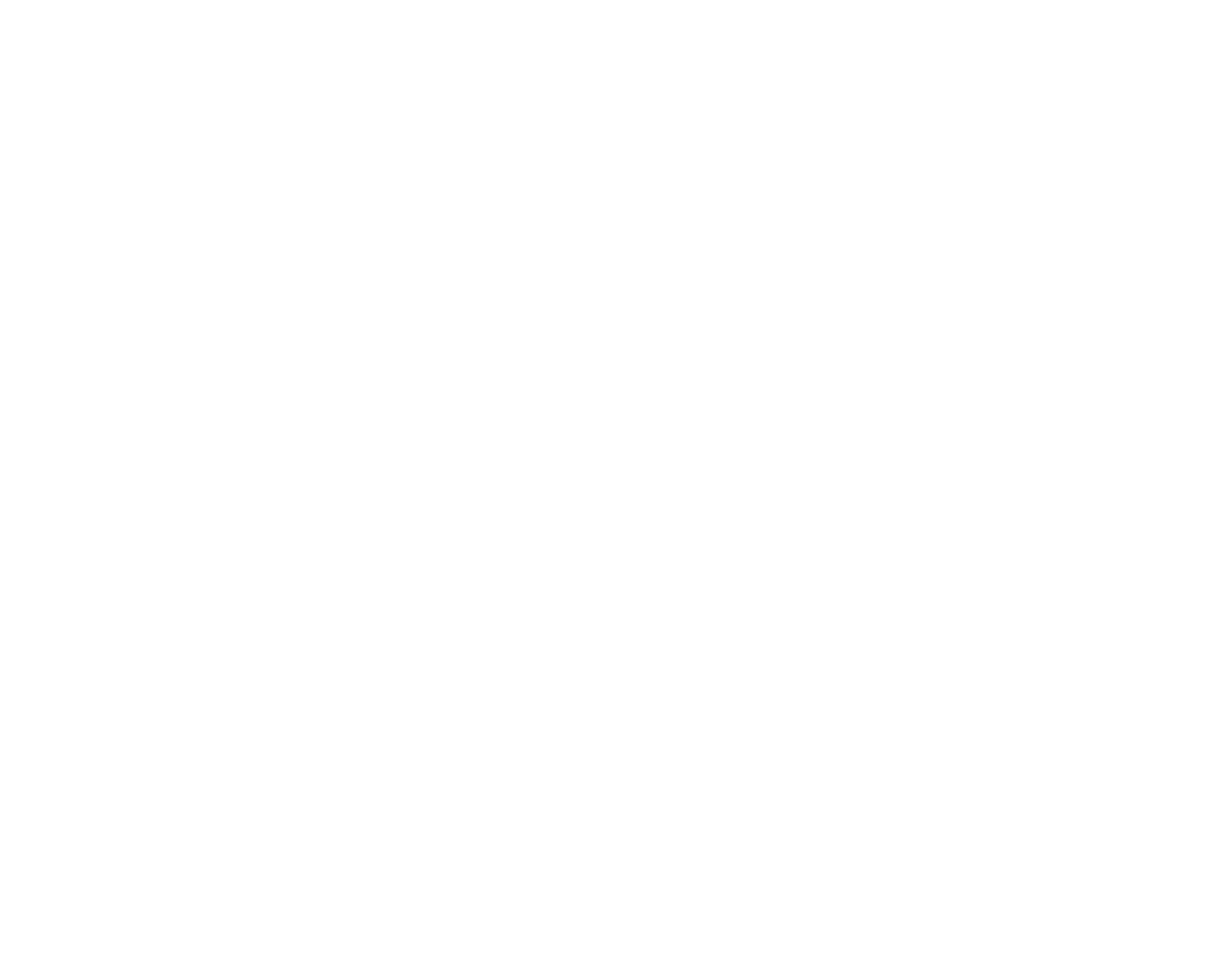This workplan must accompany each Component B proposal narrativePlease duplicate this form for each objective proposed(no page limit - submit as many pages as needed to capture all objectives you propose Process Steps:

1. Lay the groundwork

2. Conduct Situation Analysis

- 3. Develop an Action Plan
- 4. Implement Plan for Change
- 5. Monitor and Evaluate

| Objective                        | Month work     | Towns prioritized in | Settings prioritized in | Persons Responsible                               |
|----------------------------------|----------------|----------------------|-------------------------|---------------------------------------------------|
|                                  | will start on  | Year 1               | Year 1 (if applicable)  | [indicate lead responsibility with "(lead)" after |
|                                  | this objective |                      |                         | namel                                             |
| 3.3 Increase effectiveness of    | November       | Blue Hill            | Retail locations in     | Jane Freeman-Community Health Specialist-Lead     |
| retailers policies and practices | 2007           | Deer Isle            | identified towns        | Action Team (AT) Members-(Hancock County          |
| that restrict access to alcohol  |                | Stonington           | Blue Hill Chamber of    | Sheriffs, Regional Tobacco Specialist, BHMH       |
| by underage youth,               |                | Isle au Haut         | Commerce                | providers, school administrator/teacher/guidance  |
|                                  |                |                      |                         | counselor, School Health Coordinator, Hancock     |
|                                  |                |                      |                         | County Planning Commission, Maine Maritime        |
| (Cross Referenced from           |                |                      |                         | Academy Dean of Students, Peninsula Area Team     |
| <b>CDC/HMP</b> workplan)         |                |                      |                         | for Health board member, Healthy Island Project   |
|                                  |                |                      |                         | board member, CFO Resource Development Center     |
|                                  |                |                      |                         | staff member, Blue Hill Peninsula Chamber of      |
|                                  |                |                      |                         | Commerce staff member, Penobscot Bay Press, local |
|                                  |                |                      |                         | legislator, Farm-to-School Coordinator, FSNE      |
|                                  |                |                      |                         | Coordinator, Local farmers/growers,               |
|                                  |                |                      |                         | Community/School garden leaders, Food Pantry      |
|                                  |                |                      |                         | Network member, food service staff, YMCA Fitness  |
|                                  |                |                      |                         | Director, Explorer's Club leaders, students, YAP  |
|                                  |                |                      |                         | leaders, Land Trust Directors)                    |
|                                  |                |                      |                         | Win Turner-Consultant to HP                       |
|                                  |                |                      |                         |                                                   |

1. Determine from Ag office and HC Sheriffs last compliance checks and results.

2. Use # 1 and SPEP strategic plan to analyze information from #1.

3. With AT, Sheriffs, and at least 1 YAP develop plan around training and sticker shock for retailers in identified towns.

4. Implement plan in late fall and winter.

5. Utilize an evaluation developed by HP consultant, YAPs, AT, and/or Sheriffs to determine effectiveness of training for retailers. Determine (if possible) which retailer stores are/are not in compliance. Will use compliance check to rework plan if necessary.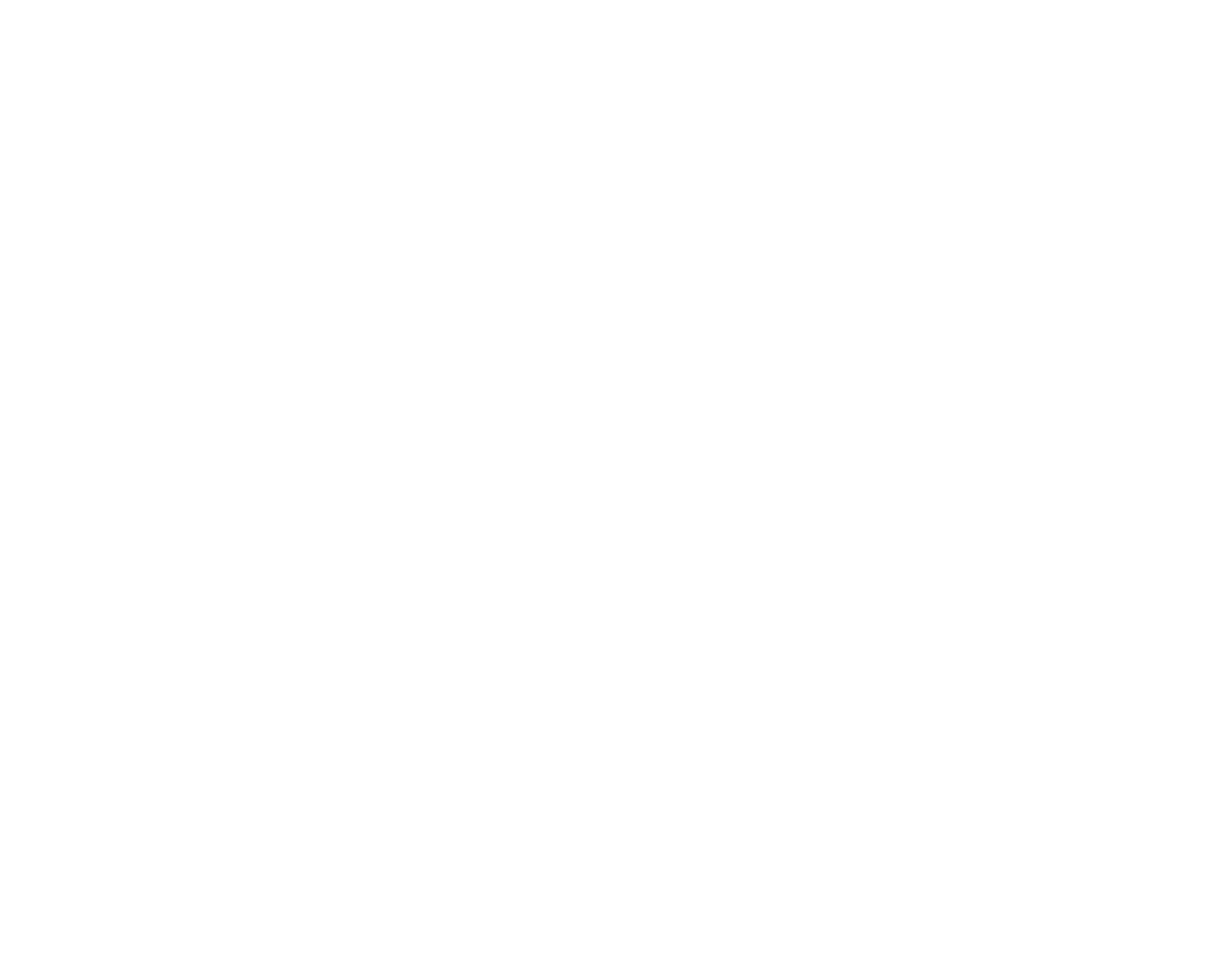This workplan must accompany each Component B proposal narrativePlease duplicate this form for each objective proposed(no page limit - submit as many pages as needed to capture all objectives you propose

- Process Steps:
- 1. Lay the groundwork
- 2. Conduct Situation Analysis
- 3. Develop an Action Plan
- 4. Implement Plan for Change
- 5. Monitor and Evaluate

| Objective                                                                                                                                               | Month work     | Towns prioritized in | Settings prioritized in | Persons Responsible                               |
|---------------------------------------------------------------------------------------------------------------------------------------------------------|----------------|----------------------|-------------------------|---------------------------------------------------|
|                                                                                                                                                         | will start on  | Year 1               | Year 1 (if applicable)  | [indicate lead responsibility with "(lead)" after |
|                                                                                                                                                         | this objective |                      |                         | name                                              |
| 3.6 Reduce appeal of underage                                                                                                                           | October 2007   | Blue Hill            | YAPs in Union 93        | Jane Freeman-Community Health Specialist-Lead     |
| drinking by increasing                                                                                                                                  |                | Deer Isle            | Isle au Haut School     | Hancock County Sheriffs-Scot Kane and/or Jason    |
| knowledge of the health risks                                                                                                                           |                | Stonington           | High Schools            | Lepper                                            |
|                                                                                                                                                         |                | Isle au Haut         | MMA                     | MMA-Deidra Davis-Dean of Student Services         |
|                                                                                                                                                         |                | Castine              |                         | Blue Hill Chamber-Sue Walsh-Director              |
| (Cross Referenced from                                                                                                                                  |                |                      |                         | Win Turner-Consultant to HP                       |
| <b>CDC/HMP</b> workplan)                                                                                                                                |                |                      |                         |                                                   |
|                                                                                                                                                         |                |                      |                         |                                                   |
|                                                                                                                                                         |                |                      |                         |                                                   |
|                                                                                                                                                         |                |                      |                         |                                                   |
|                                                                                                                                                         |                |                      |                         |                                                   |
| 1-2. SPEP partners in HC identified health risks as a key intervening variable to use with the 9-20 year old and 18-25 year old population (our first 2 |                |                      |                         |                                                   |
| SPEP goals).                                                                                                                                            |                |                      |                         |                                                   |

3. Using our SPEP process that began in 2006, HP will work with key partners in the community to develop a plan to address the knowledge of health risks. This plan will use an evidenced-based model for this objective.

4. Plan implemented by partners.

5. Monitored and evaluated by persons responsible on objective and/or HP consultant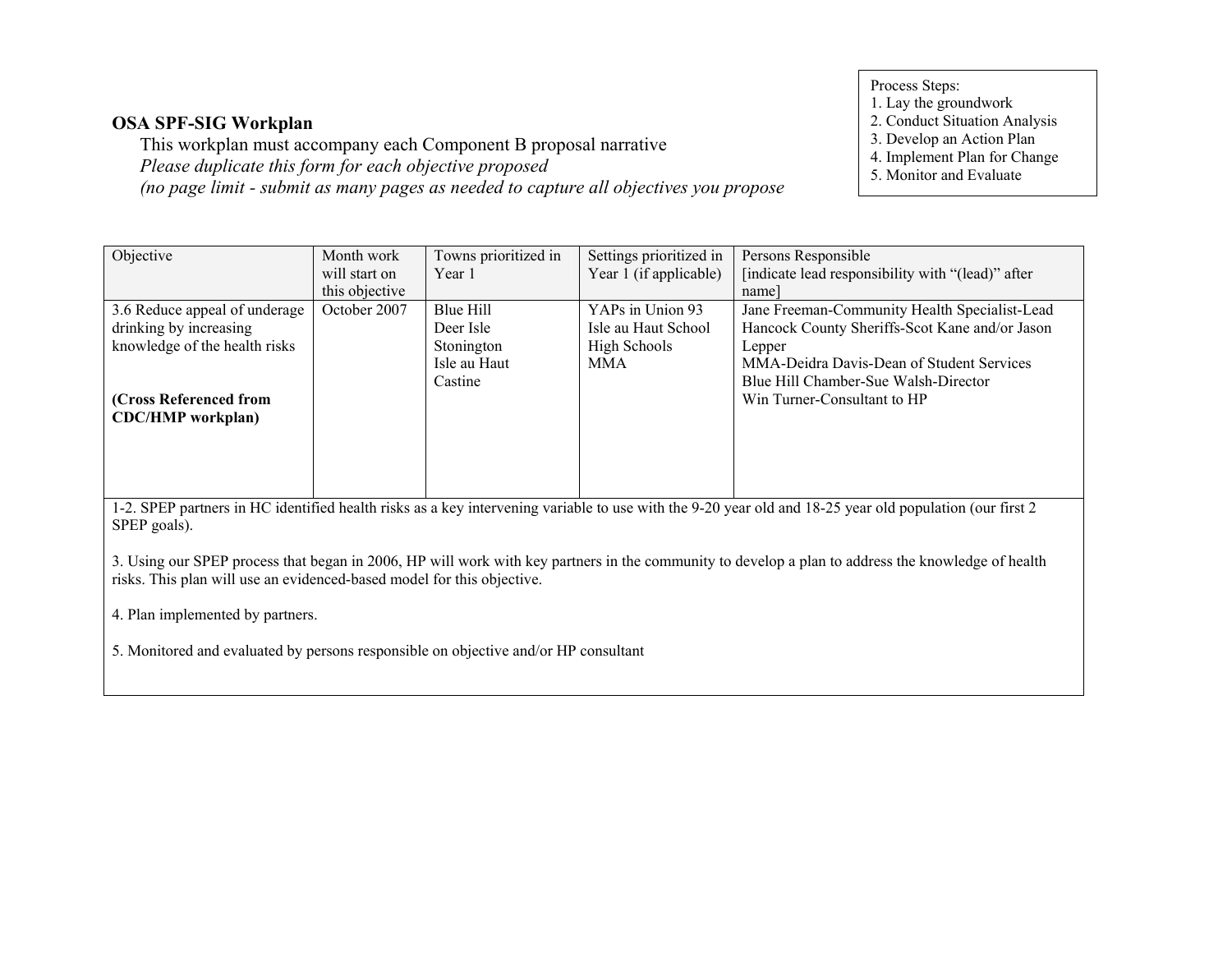This workplan must accompany each Component B proposal narrativePlease duplicate this form for each objective proposed(no page limit - submit as many pages as needed to capture all objectives you propose

- Process Steps:
- 1. Lay the groundwork
- 2. Conduct Situation Analysis
- 3. Develop an Action Plan
- 4. Implement Plan for Change
- 5. Monitor and Evaluate

| Objective                                                                                                                                               | Month work     | Towns prioritized in | Settings prioritized in | Persons Responsible                               |
|---------------------------------------------------------------------------------------------------------------------------------------------------------|----------------|----------------------|-------------------------|---------------------------------------------------|
|                                                                                                                                                         | will start on  | Year 1               | Year 1 (if applicable)  | [indicate lead responsibility with "(lead)" after |
|                                                                                                                                                         | this objective |                      |                         | name                                              |
| 3.10 Reduce appeal of high                                                                                                                              | October 2007   | Blue Hill            | Union 93 Schools        | Jane Freeman-Community Health Specialist-Lead     |
| risk drinking by increasing                                                                                                                             |                | Deer Isle            | High Schools            | Hancock County Sheriffs-Scot Kane and/or Jason    |
| knowledge of the health risks                                                                                                                           |                | Stonington           | <b>MMA</b>              | Lepper                                            |
|                                                                                                                                                         |                | Isle au Haut         |                         | MMA-Deidra Davis-Dean of Student Services         |
|                                                                                                                                                         |                | Castine              |                         | Win Turner-Consultant to HP                       |
| (Cross Referenced from                                                                                                                                  |                |                      |                         | Media-Weekly Packet                               |
| <b>CDC/HMP</b> workplan)                                                                                                                                |                |                      |                         | Teachers in U <sub>93</sub>                       |
|                                                                                                                                                         |                |                      |                         | Guidance Counselor-Megan Granger-U 93             |
|                                                                                                                                                         |                |                      |                         |                                                   |
|                                                                                                                                                         |                |                      |                         |                                                   |
|                                                                                                                                                         |                |                      |                         |                                                   |
| 1-2. SPEP partners in HC identified health risks as a key intervening variable to use with the 9-20 year old and 18-25 year old population (our first 2 |                |                      |                         |                                                   |
| SPEP goals).                                                                                                                                            |                |                      |                         |                                                   |

3. Using our SPEP process that began in 2006, HP will work with key partners in the community to develop a plan to address the knowledge of health risks, early intervention, and social norms marketing techniques.

4. Plan implemented by partners.

5. Monitored and evaluated by persons responsible on objective and/or HP consultant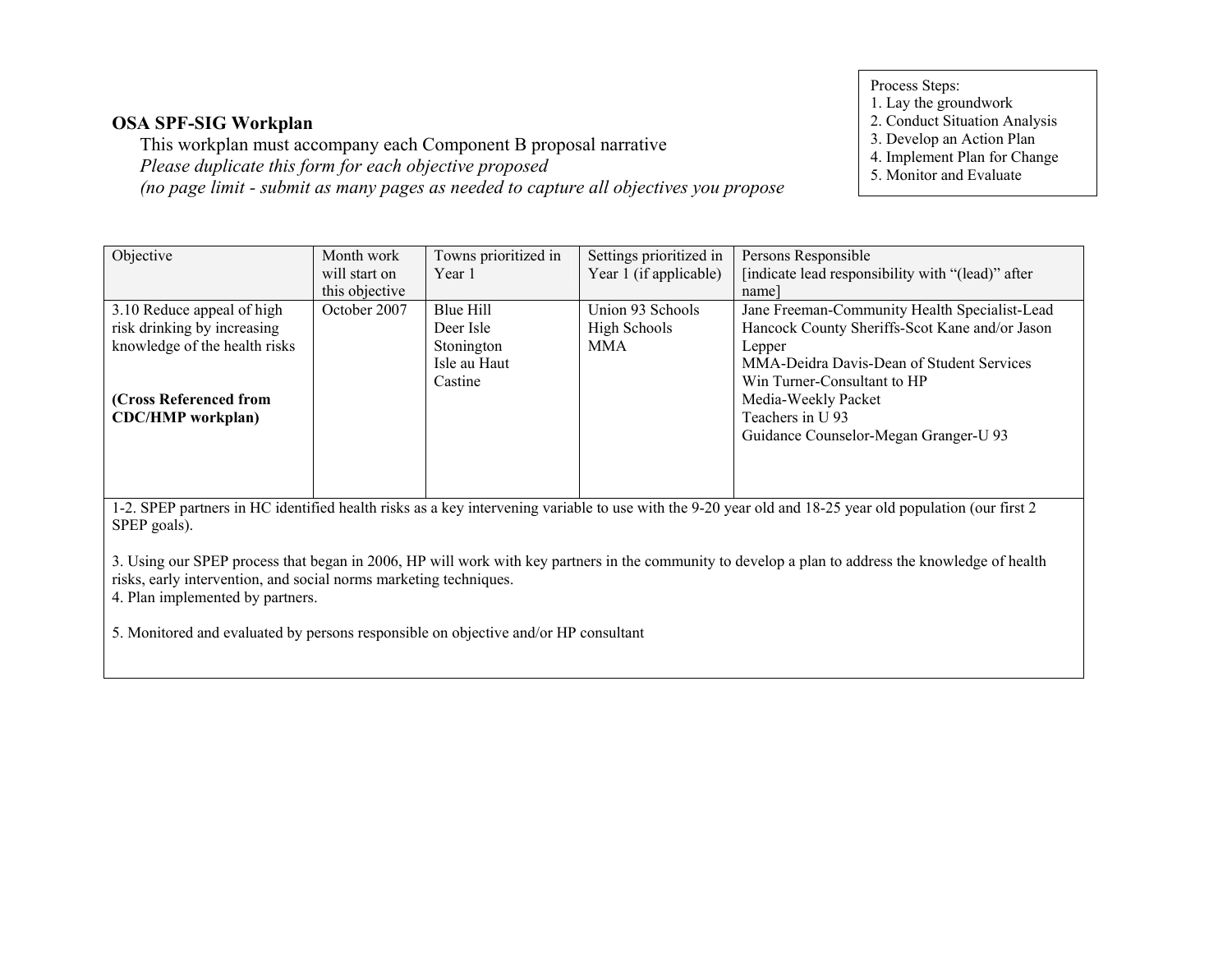This workplan must accompany each Component B proposal narrativePlease duplicate this form for each objective proposed(no page limit - submit as many pages as needed to capture all objectives you propose Process Steps:

1. Lay the groundwork

2. Conduct Situation Analysis

- 3. Develop an Action Plan
- 4. Implement Plan for Change
- 5. Monitor and Evaluate

| Objective                    | Month work     | Towns prioritized in | Settings prioritized in | Persons Responsible                               |
|------------------------------|----------------|----------------------|-------------------------|---------------------------------------------------|
|                              | will start on  | Year 1               | Year 1 (if applicable)  | [indicate lead responsibility with "(lead)" after |
|                              | this objective |                      |                         | namel                                             |
| 3.11 Decrease promotions and | November       | <b>Blue Hill</b>     | Blue Hill Chamber       | Jane Freeman-Community Health Specialist-Lead     |
| pricing that encourage high  | 2007           |                      | Weekly Packet           | Blue Hill Chamber-Sue Walsh-Director              |
| risk drinking among young    |                |                      | Retailers               | <b>Weekly Packet-Reporters</b>                    |
| adults                       |                |                      | Community               | Action Team (AT) Members-(Hancock County          |
|                              |                |                      |                         | Sheriffs, Regional Tobacco Specialist, BHMH       |
|                              |                |                      |                         | providers, school administrator/teacher/guidance  |
| (Cross Referenced from       |                |                      |                         | counselor, School Health Coordinator, Hancock     |
| <b>CDC/HMP</b> workplan)     |                |                      |                         | County Planning Commission, Maine Maritime        |
|                              |                |                      |                         | Academy Dean of Students, Peninsula Area Team     |
|                              |                |                      |                         | for Health board member, Healthy Island Project   |
|                              |                |                      |                         | board member, CFO Resource Development Center     |
|                              |                |                      |                         | staff member, Blue Hill Peninsula Chamber of      |
|                              |                |                      |                         | Commerce staff member, Penobscot Bay Press, local |
|                              |                |                      |                         | legislator, Farm-to-School Coordinator, FSNE      |
|                              |                |                      |                         | Coordinator, Local farmers/growers,               |
|                              |                |                      |                         | Community/School garden leaders, Food Pantry      |
|                              |                |                      |                         | Network member, food service staff, YMCA Fitness  |
|                              |                |                      |                         | Director, Explorer's Club leaders, students, YAP  |
|                              |                |                      |                         | leaders, Land Trust Directors)                    |
|                              |                |                      |                         |                                                   |
|                              |                |                      |                         | Resources:                                        |
|                              |                |                      |                         | <b>Healthy Hancock Partners</b>                   |
|                              |                |                      |                         | <b>OSA</b>                                        |

 1-2. Continue to develop relationships with BH Chamber and Weekly Packet by determining various approaches to do outreach to the Chamber community and those who receive/read the Weekly Packet. Will do this through chamber newsletter, newspaper, email, phone, and/or other media channels.

3. Plan with BH Chamber and Weekly Packet to develop series of health related articles/press releases to community retailers.

4. Implement plan with BH Chamber and the Weekly Packet.